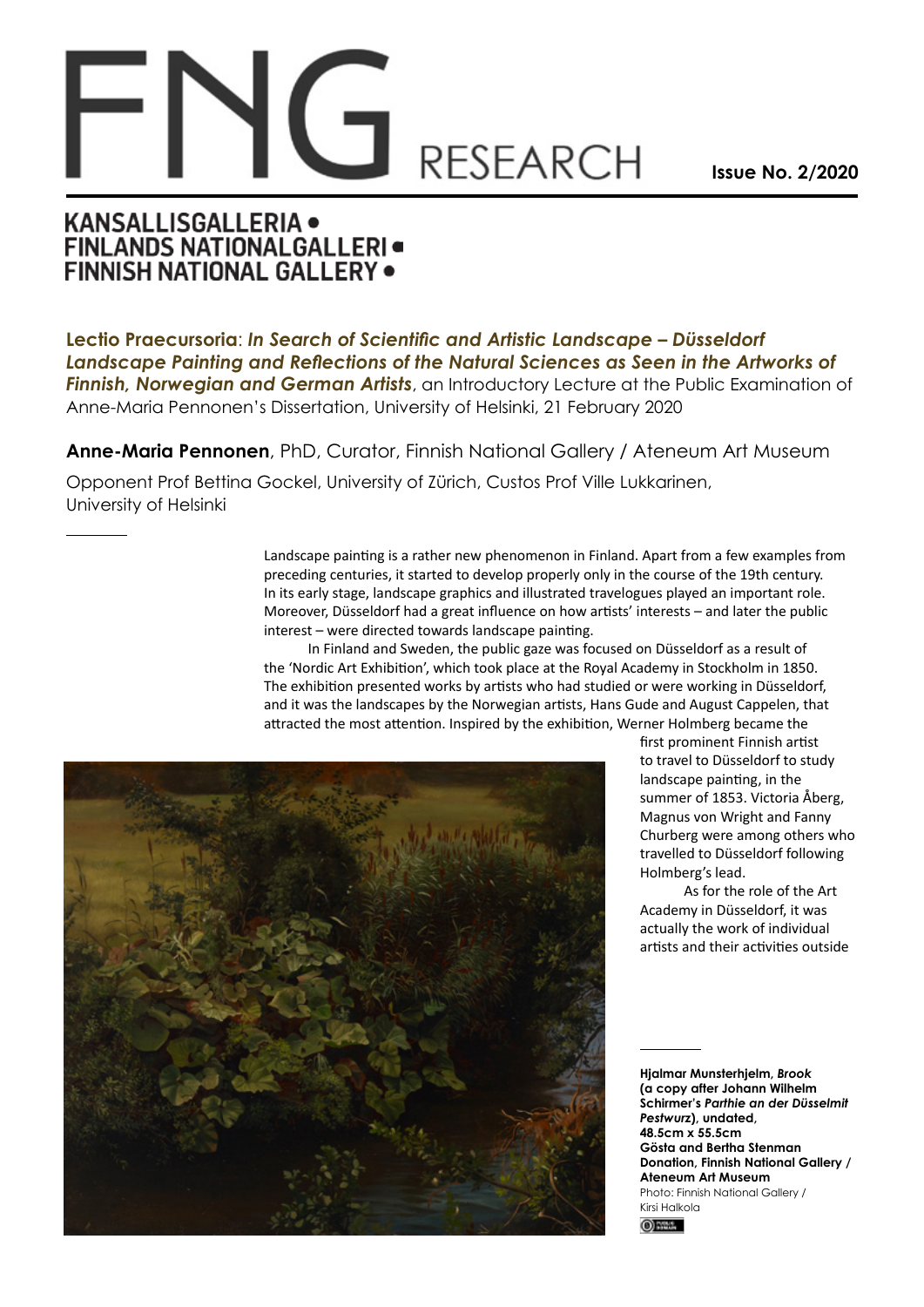

the *Kunstakademie* that built up the city's reputation in landscape painting. One of these was Johann Wilhelm Schirmer, who is regarded as the founder and pioneer of the landscape painting of the Düsseldorf School. At the beginning of his career, Schirmer was nominated to teach the landscape painting class in 1830, and later he continued as a professor. In Düsseldorf, Schirmer had a great impact on the activities outside the *Kunstakademie*, and he introduced a new approach to landscape, according to which it was essential to look at the landscape in a 'proper fashion', and expressions like 'the new naturalism' and 'the truth of nature' were widely used. As a part of Schirmer's teaching practice, it was essential to study landscape in the open air, and accordingly compose sketches and studies from nature – only from nature. Schirmer's ideas and teachings were conveyed to Finnish and Norwegian artists by the Norwegian artist Hans Gude.

Schirmer and his colleague Carl Friedrich Lessing undertook walking and painting trips along the River Rhine, as well as in Düsseldorf's immediate environs. Within a short distance of the city, there were several places with interesting sights, which also attracted other landscape painters. While walking outdoors, Schirmer and Lessing composed accurate studies not only of trees, plants, mountains, boulders and streams, but also of clouds, the sky and atmospheric phenomena. Along with pictures of single trees and close-ups of trees and other vegetation, the sensation of being under the trees became an essential part of the composition. For Lessing, a careful study of nature based on natural sciences was a prerequisite for art, and he was interested in geology in particular. Artists' experiences were not limited simply to seeing, but comprised other senses as well – hearing, feeling and

**Werner Holmberg,**  *Autumn Landscape near Düsseldorf***, 1857, watercolour, 21.5cm x 20.5cm Antell Collections, Finnish National Gallery / Ateneum Art Museum** Photo: Finnish National Gallery / Tero Suvilammi

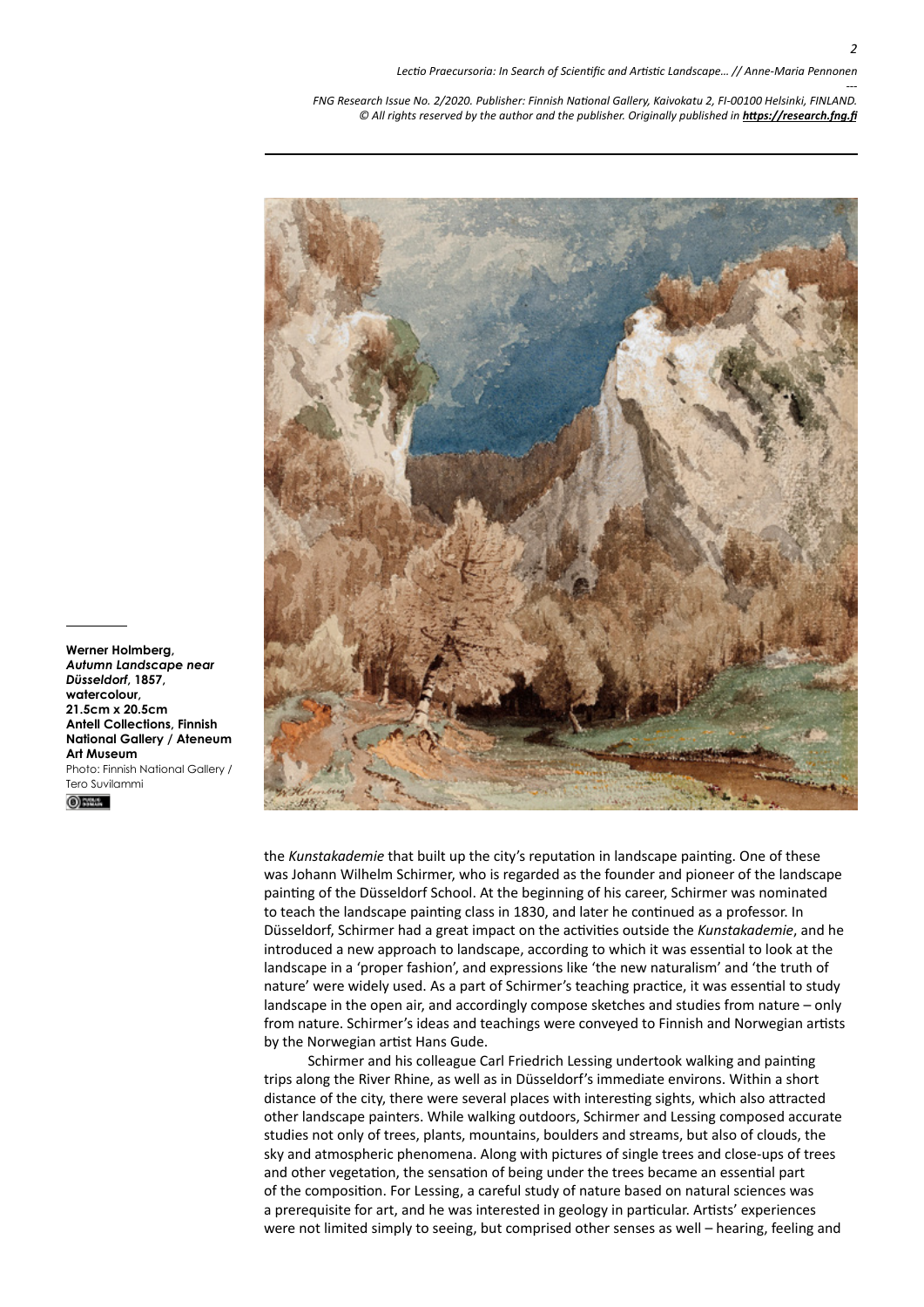smelling in particular. In their choice of motifs contemplation played a crucial role, and such contemplating continued back in the studio.

Landscape painting as a specific genre of visual arts is considered to have been established particularly in the early 17th century in the Netherlands and Italy, but there are older traditions of pictorial representation of landscapes. Dutch landscape art was especially highly appreciated, both in Dresden and Düsseldorf. Landscape painting in Germany, Britain and France underwent a significant revival in the 19th century, which can be attributed to a new relationship with nature as a result of the Enlightenment and also to the development of the natural sciences. In the mid-19th century, there was also a remarkable expansion in the appreciation of landscape art due to social and economic factors – in the case of Düsseldorf, the wealthy bourgeoisie started to decorate their homes with landscapes.

Norway provides an interesting point of comparison for this study. The political situations in Finland and Norway, as well as the movement towards independence, show a number of similarities in the course of the 19th century. There are similarities in the development of artistic life in both countries. Generally speaking, we could say that Germany constituted a centre, whereas Finland and Norway were regarded as peripheries in the sense of science, as well as the arts. However, there were also centres and peripheries within these two countries.

In some respects, Norwegians in Düsseldorf can be regarded as intermediaries between the Germans and the Finns. In this role, they delivered and filtered new ideas and impulses that had originated in Germany or that they had encountered there. These ideas concerned, for instance, the approach to nature and landscape. If Finland and Norway represented peripheries in terms of artistic life and education, Denmark and Sweden – Copenhagen and Stockholm respectively – acted as centres, since they already had their own art academies at the beginning of the 19th century.

The relationship between Düsseldorf and the different Nordic countries varied. On the whole, the influence of Düsseldorf and its art academy was greater in Norway and Finland, whereas in Denmark and Sweden it had less impact as they had their own art academies and also because of the political situation in the 1860s and 1870s.

When looking at a landscape painting, we can ask whose view it is. We can also ask what part of the surroundings is included in the landscape, or which elements have been selected from it and which elements left aside. We can try to imagine the place where the painter was while composing the picture. Moreover, we tend to associate the inner spectator of the view with the painter and therefore assume that we are looking at the same view from the same place as the artist. We can say that landscape is something subjective, because we all see it in a different way. If we make a picture from the same point of view, there will be as many different representations as there are presenters. The meaning of looking has varied in different cultures and eras.

We also know that there is no such a thing as an innocent gaze. While looking at pictures and images, we project different meanings onto them using a preconscious instruction of how to read pictures, which is based on our cultural conditioning. Our experiences and knowledge play a major role in what we perceive.

Since the mid-1990s, landscape studies have focused on how the landscape is constructed in different cultures. Landscape is a term used in the humanities and social sciences, but the objects that constitute a landscape *–* mountains, clouds, trees, forests *–* are studied by the natural sciences. The concept of landscape has carried a range of meanings, varying from a territory to a view of nature. We have combined different aesthetic qualifications with landscape: it can be beautiful, sublime, picturesque, melancholic, heroic etc. Thus, landscape constitutes an aesthetic category. Today, when we think of an ideal landscape, we combine it with such concepts as diversity, originality and beauty. These are qualities that are also defined in several nature protection programmes.

Instead of regarding landscape as a genre of painting, it can be seen as a vast network of cultural codes, or as a natural scene that is mediated by culture. The landscape changes from being only an existing object into an active subject.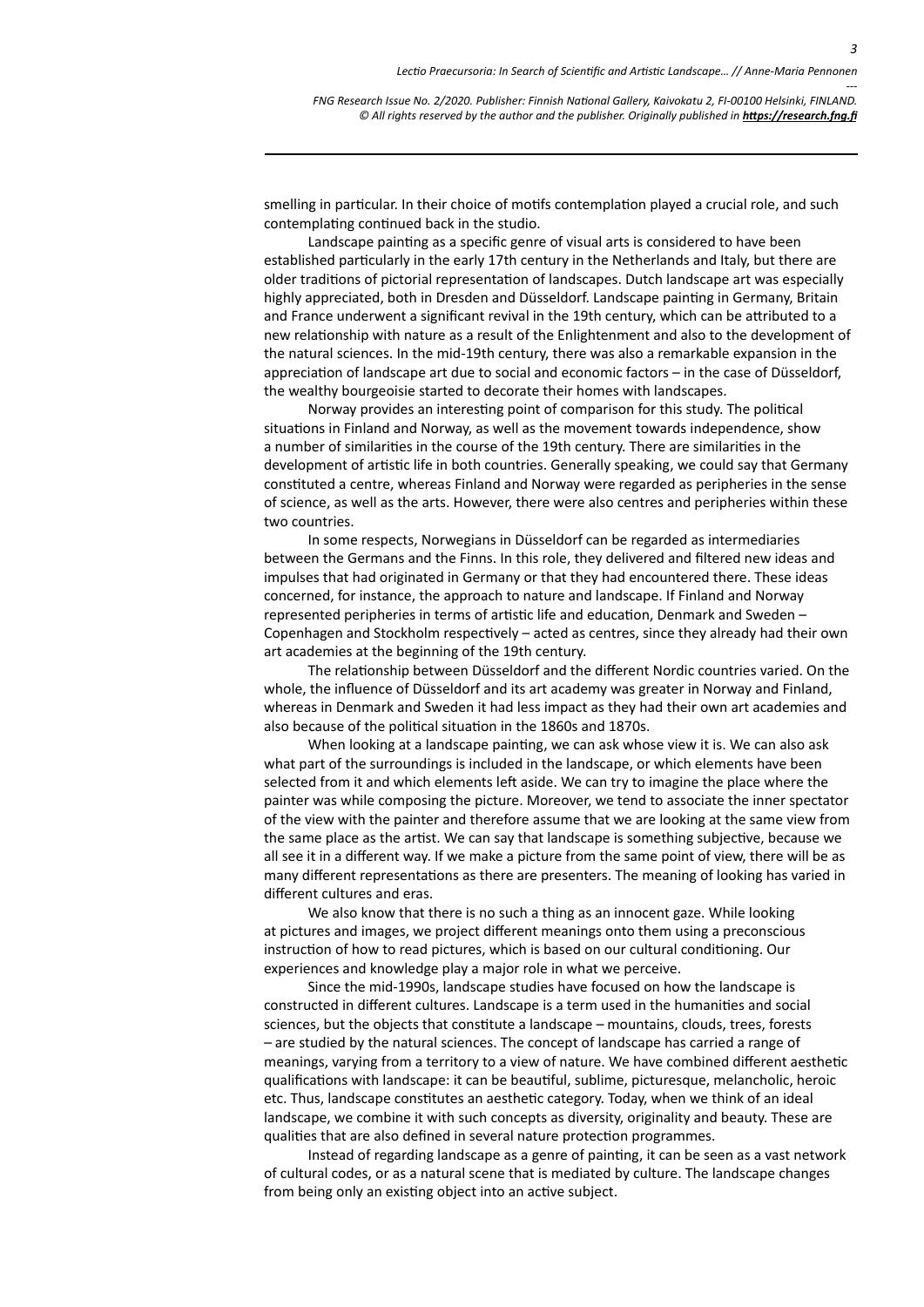

**Fanny Churberg,** *Rapakivi Rocks***, 1871, oil on canvas fixed on panel, 29.5cm x 34cm Edvard Richter and Mandi Karnakoski-Richter Bequest, Finnish National Gallery / Ateneum Art Museum** Photo: Finnish National Gallery / Antti Kuivalainen

 $①$  State

Although landscape is a human construct, it can also be real. The reality of landscape is not based on how truthful a representation is, but the landscape becomes real by influencing the behaviour and action of people.

Our conceptions of nature concern the relationship of man with nature; hence, they describe man's feelings for nature and interpretations of it. There are two famous definitions of the concept of nature: the first is the so-called material definition given by Aristotle, who defined nature as something that takes shape and changes by itself. Therefore, it constitutes the opposite of something artificial produced by man; the second was introduced by Kant, who defined nature as the existence of things, which is ruled by general laws. In general, we regard nature as the opposite of artificial and as something omnipresent.

Over the course of time, landscape art has been influenced not only by art theory but also by attitudes towards nature. At the turn of the 19th century, the understanding of the non-human world changed. Later in the century, the progressive re-writing of Earth's history and re-evaluation of nature's powers had a great impact on attitudes in general. As well as aestheticians and philosophers, even some scientists participated in the discussion on the role of the arts in society, as well as their aesthetic qualifications, and how to define art in general. One such scientist was the German naturalist Alexander von Humboldt (1769–1859). Germany became the leading country in the natural sciences in the course of the 19th century, partly